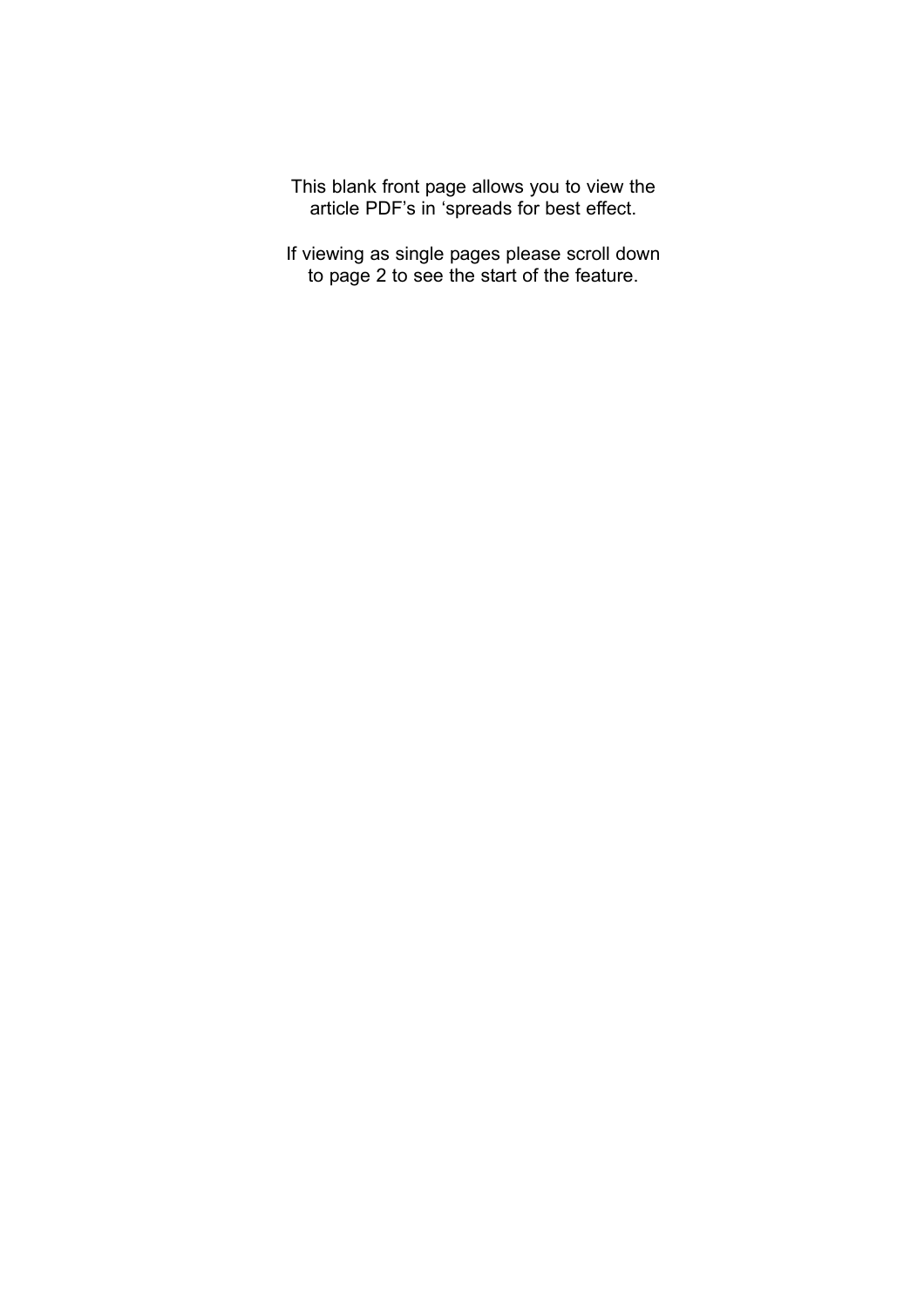



he Isles of Scilly nine hole<br>occupies the north east co<br>of the island of St Mary's<br>carved, largely by hand, fi<br>clifftop scrub by farmers a<br>golf mad Dr Thomas Brushfield, he Isles of Scilly nine hole links occupies the north east coastline of the island of St Mary's and was carved, largely by hand, from clifftop scrub by farmers and a opening in 1904.

The course length is 5942 yards with a par of 73. Eighteen hole competitions mean playing the nine holes twice. The signature hole where, down the years, a number of 'aces' have been recorded, is the short 109 yard 4th which requires an iron shot into a basin from a gorse surrounded tee spectacularly poised above the cliffs.

The course, from which there are stunning views of a plethora of islands, can lean towards low scoring in benign conditions but, when the wind blows (which is often), its exposed nature makes golf a hard test. It is also forgivable to be distracted by the beautiful sea views!

The ball tends to sit up invitingly on the fairways, but holding the ball on the greens can be difficult due to their relatively small size.

When the club's one and only

The Scilly

Season!

professional greenkeeper, Graham Mumford, was forced to retire through ill health, three members came forward to offer their services. Derek Metcalfe takes up the story.

"Not only had we no previous experience of tending fine turf, our collective age is 229! 84 year old Bill Pender is a retired quay docker, Garfield Ellis (79) used to run an inter-island pleasure boat - the Buccaneer - whilst I'm a former painter and decorator with the council, a local musician ... and 66 years old!

We were asked if we would be prepared to take on the task of looking after the course and, although we had little experience, we were given 'on the job' training by Dave Manley, now head greenkeeper at Cape Cornwall Golf Club. He now visits us twice a year to advise on materials, and also provided a year long programme for me to follow for the greens. He also terra-spikes our greens and tees when he comes over, so his arrival is welcomed with open arms.

And, I have read the greenkeepers' bible, Jim Arthur's *Practical Greenkeeping.* 

Pitchcare's attention was drawn to the Isles of Scilly Golf Club when our editor received an email about three volunteer greenkeepers who, with a collective age of 229, were keeping the course going for members and visitors.

This unusual arrangement required further investigation, so we asked the youngest of the triumvirate, Derek Metcalfe, to explain more about ...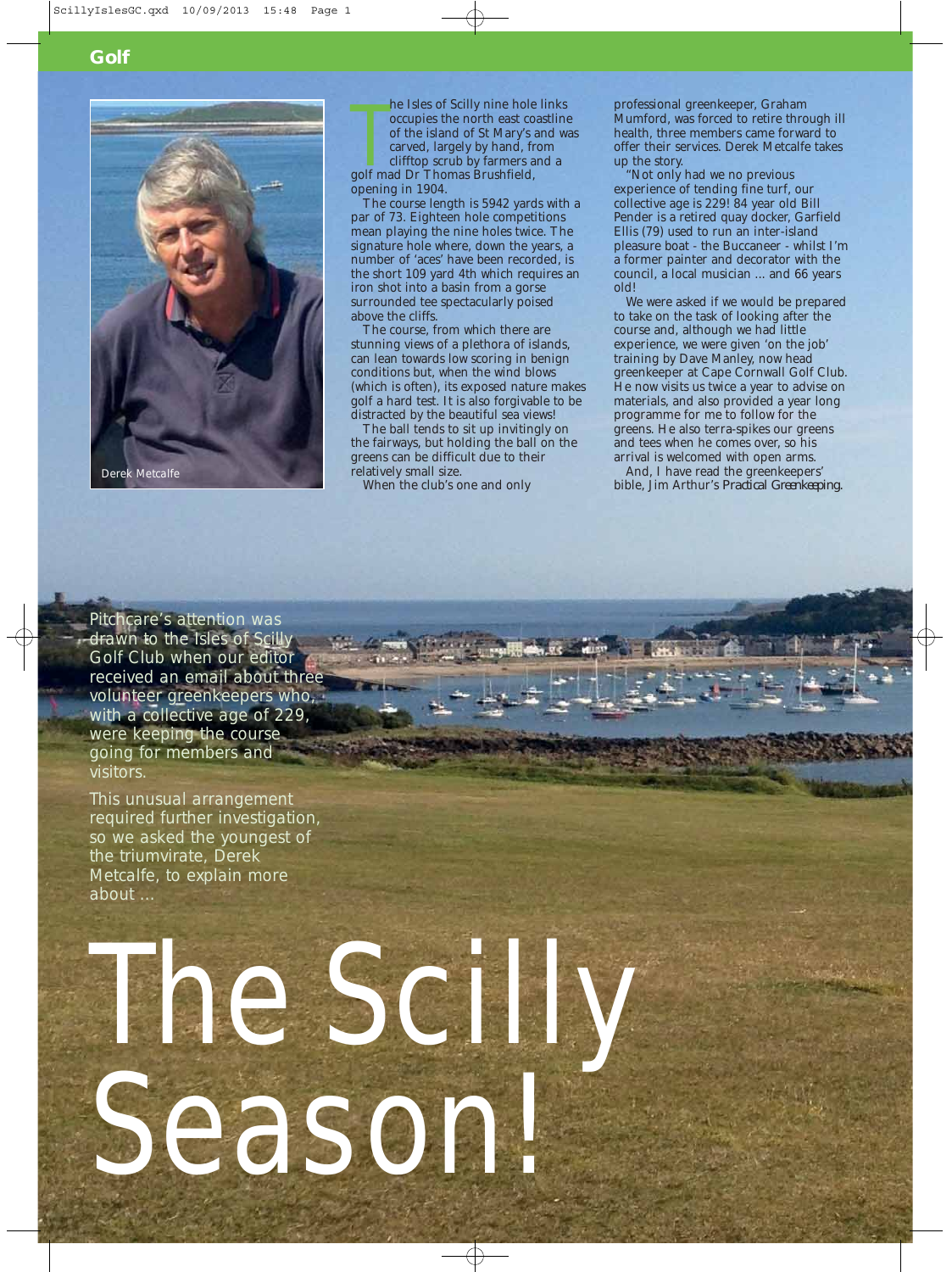**Golf**

People call the course here a links, but its heathland. I once wrote to Jim Arthur when the club was building a new green to see if he could give us some advice. He replied saying he had walked over the course at some stage and described it as heathland. I bow down to the man.

Of the thirty-five acres that the course sits on, three quarters is heathland and one quarter is reclaimed fields. The soil is typical heathland and, I would assume, acidic from the types of grasses that grow and the heather that roots itself onto the fairways, which can become a bit of a problem.

When the course was first built I think they must have put lots of topsoil where they thought it would be best to create a green. I even found a piece of angle iron one day when changing a hole! Any newer greens look as though they were constructed in a similar way.

In dry periods, the greens suffer from severe compaction, so we terra-spike twice a year. There is a small bore hole that we use, but the amount of water is very limited. If I can, I try to water as many greens as possible just before it

rains to get it soaked in as best I can.

In drought years, the course has gone all brown making it almost impossible to see where the fairways end and the greens begins.

Being right on top of the island the ground acts like a sponge and becomes very wet underfoot. High winds, yes, drought, yes, but frost and snow are very rare visitors to our islands. The course can be closed due to the water, but the wind is ever present and can make for some interesting golf.

We use temporary greens for a short time when we overseed in the autumn, closing down three at a time for about five weeks to give the seed time to germinate.

Greens are cut at 6mm in the winter and 5mm in the summer using a Toro 3100 Greensmaster. We use a Wiedenmann Terra Spike for deep aeration and a sarrel roller with 50mm spikes, towed behind an old Allen National, for all other aeration. We use a pedestrian scarifier for deep scarifying when overseeding, in conjunction with the Terra Spike and the sarrel roller. For

weed and pest control, we hire a contractor to spray for us. This is because we have no spray qualifications.

Each volunteer has his own tasks; Garfield uses the John Deere triple for mounds, surrounds and fairways. Bill uses a topper to cut the rough and I'm responsible for the greens and approaches. Then we use a set of towed gang mowers for the fairways. The "all hands to the pump" approach comes when we do the topdressing, which is also when we request for a few more helping hands from the members.

The management committee is responsible for budgets as money is very tight, so all requests go through the Chair of Greens. It's really only the price of the grass seed that fluctuates, so I have to strike a balance and choose a mix recommended by Dave Manley. Overseeding is the main area of renovations as there is a need to battle meadow grass in the greens.

People seem to have different ideas of how a tidy golf course should look. We are always battling with the weather here. In just the short time we have been into

## "Some days I can look at the course and go wow, we did that, but within minutes it can look completely different"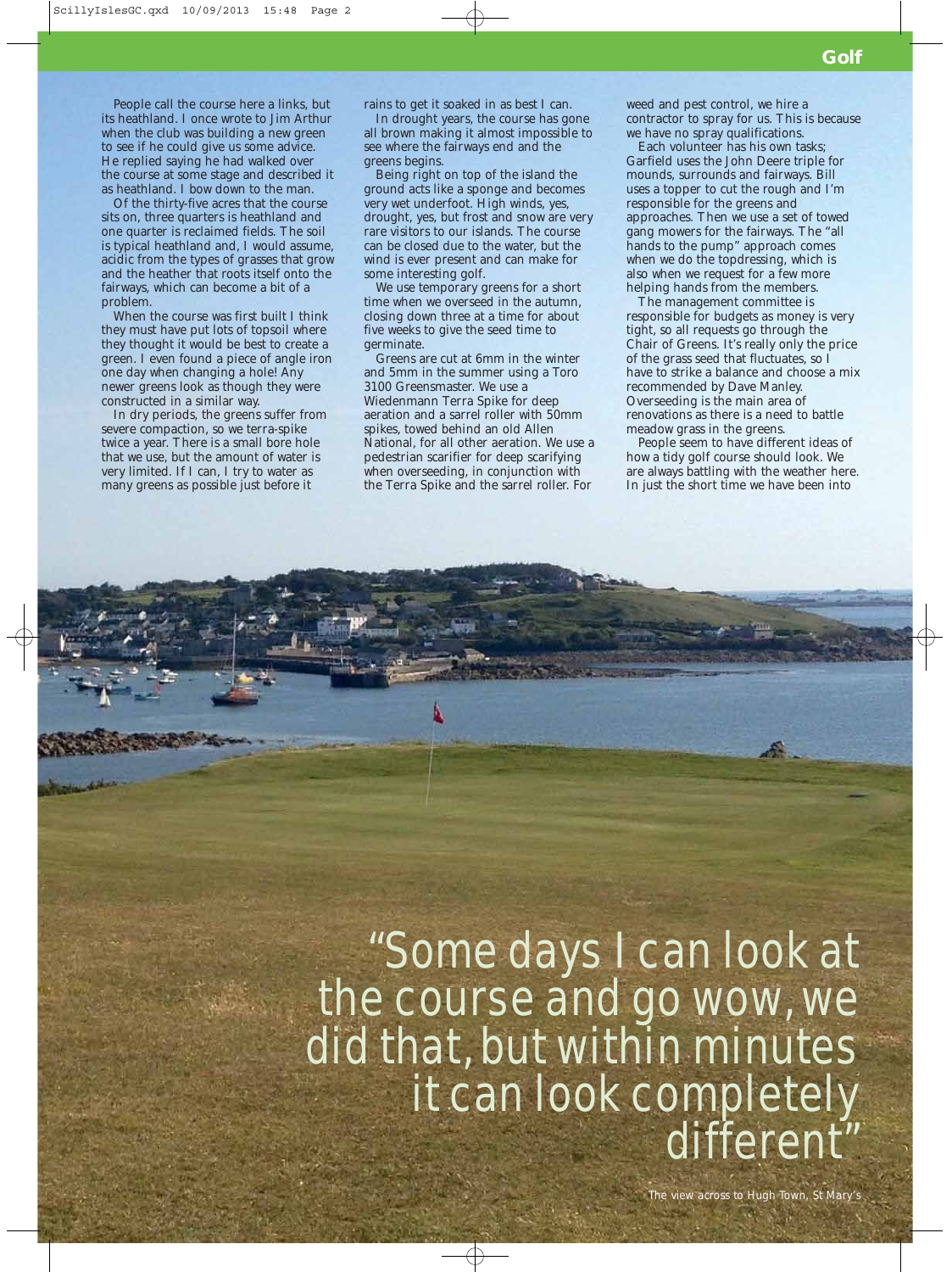

THE Isles of Scilly (Enesek Syllan in Cornish) form an archipelago off the southwestern tip of the Cornish peninsula.

Since 1890, the Islands have had a local authority separate from Cornwall's, but some services were combined and the islands are still part of the ceremonial county of Cornwall; the authority has otherwise had the status of a county council since the passing of the Isles of Scilly Order 1930. The council is currently known as the Council of the Isles of Scilly.

The adjective "Scillonian" is sometimes used for people or things related to the archipelago. The Duchy of Cornwall owns most of the freehold land on the islands. Tourism plays a major part in the local economy, along with farming and agriculture.

There are five inhabited islands - St Mary's (1,666 inhabitants), Tresco (180), St Martin's (142), Bryher (92) and St Agnes (73), plus numerous other small rocky islets (around 140 in total) lying 28 miles off Land's End. They are all composed of granite rock of early Permian age, an exposed part of the Cornubian batholith.

The islands' position produces a place of great contrast - the ameliorating effect of the sea, greatly influenced by the North Atlantic Current, means they rarely have frost or snow, which allows local farmers to grow flowers well ahead of those in mainland Britain, the chief product being daffodils.

Exposure to Atlantic winds also means that spectacular winter gales lash the islands from time to time. This is reflected in the landscape, most clearly seen on Tresco where the lush sub-tropical Abbey Gardens on the sheltered southern end of the island contrast with the low heather and bare rock sculpted by the wind on the exposed northern end.

As part of a 2002 marketing campaign, the plant conservation charity Plantlife chose sea thrift *(Armeria maritima)* as the "county flower" of the islands.





the volunteer scheme, we've had a two extreme summers - last year with torrential rain and this year with drought conditions. Even then though, the look of the course can change in the blink of an eye. Some days I can look at the course and go wow, we did that, but within minutes it can look completely different.

I give the management committee a course report every month on the work we have been able to do and what we hope to be able to do in the following month.

I will start work on preparing three temporary greens soon so all the members will be informed about our work programme for autumn. In the winter, we hope to start enlarging the ladies tees as most of them are too small. We will need a digger and driver if we proceed, but the driver will come from in-house, i.e. a member.

In my past employment, I was a health and safety rep for the union UCAAT, so I have undertaken risk assessments for all

the machinery used on the course, and we do try to keep up with legislation, but I'm sure there are things we miss, as we have discovered in the past.

We do hire in a qualified spray contractor for pesticides and herbicides, who uses our spray equipment and tractor. As for 'washing down' the machinery, we use a compressed air gun! It works for us.

Garfield is our workshop technician and engineer and he takes on as many tasks as he can cope with. If we have a large breakdown, it means we may have to outsource as we have no pit in our workshop and the work can be heavy.

Most of our equipment is either second hand or demo models, and we buy from people we have a good history with; we only get one chance, as all our machinery has to be shipped to the islands. We get a lot of help from contacts in Cornwall in sourcing what we need but, at the end of the day, we just have to buy what we can afford. A lottery win would help; I could